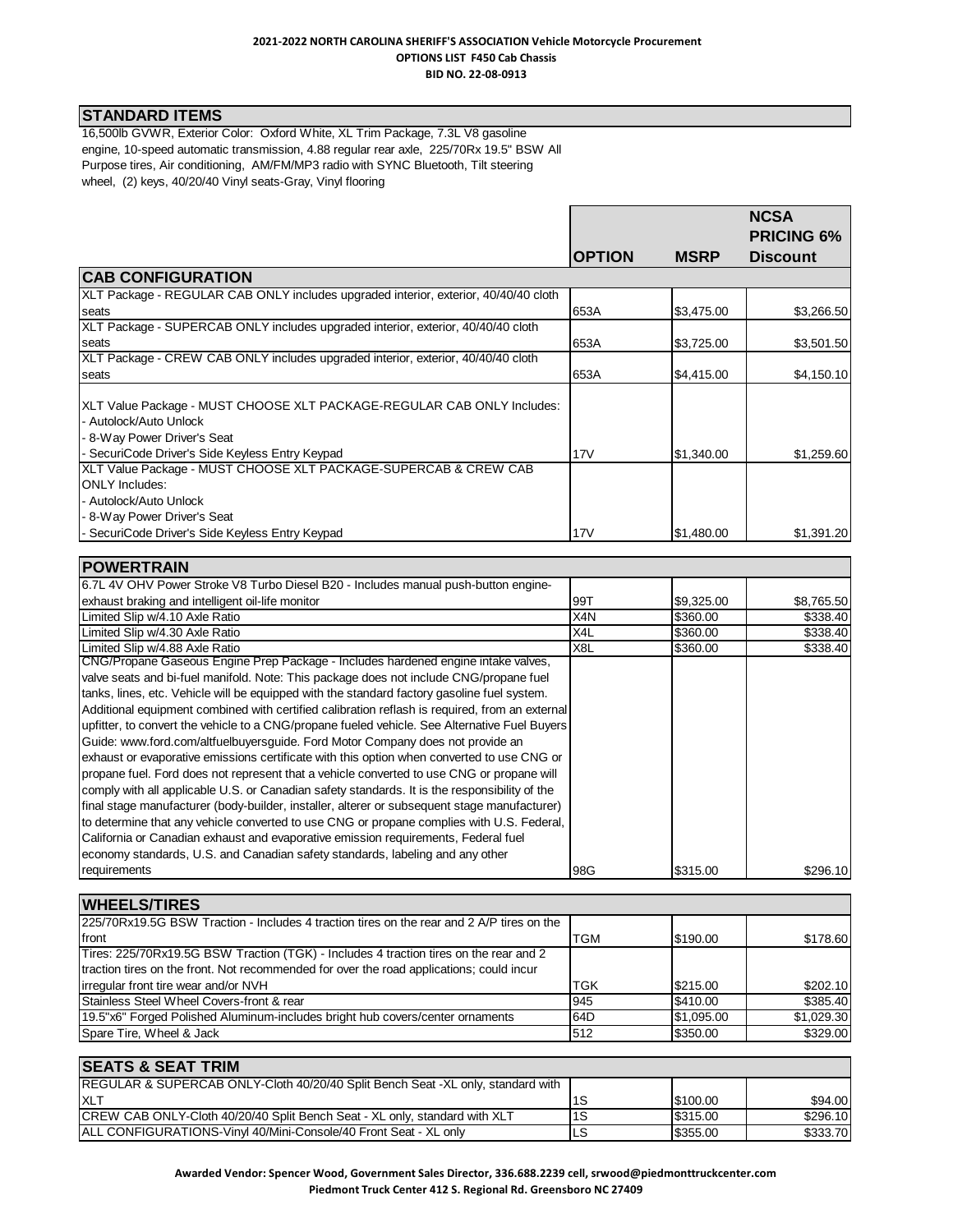## **2021-2022 NORTH CAROLINA SHERIFF'S ASSOCIATION Vehicle Motorcycle Procurement OPTIONS LIST F450 Cab Chassis**

**BID NO. 22-08-0913**

| <b>IREGULAR &amp; SUPERCAB ONLY-Cloth 40/Mini-Console/40 Front Seat - XL only</b> | l4S  | \$515.00 | \$484.10 |
|-----------------------------------------------------------------------------------|------|----------|----------|
| CREW CAB ONLY-Cloth 40/Mini-Console/40 Front Seat - XL only                       | l4S  | \$615.00 | \$578.10 |
| SUPERCAB & CREW CAB ONLY-Cloth 40/Console/40 front seats-includes 2-way           |      |          |          |
| adjustable driver/passenger headrests & driver's side manual lumbar, Flow-through |      |          |          |
| console, 110V/400W outlet in rear - XLT only                                      | l2S  | \$945.00 | \$888.30 |
| Heated front driver seat with variable temperature - XLT only                     | 190A | \$115.00 | \$108.10 |

| upgraded door trim panel.<br>Includes:<br>- Accessory Delay<br>Trailer Tow Mirrors w/Power Heated Glass<br>Includes manual folding, manually telescoping and heated convex spotter mirror.<br><b>Advanced Security Pack</b><br>Includes SecuriLock Passive Anti-Theft System (PATS) and inclination/intrusion sensors.<br>Power Locks<br>Power Tailgate Lock<br><b>Power Front Seat Windows</b><br>Includes 1-touch up/down driver/passenger window.<br>Remote Keyless Entry<br>90L<br>\$915.00<br>\$860.10<br>Power Equipment Group - Supercab only-Deletes passenger-side lock cylinder. Includes<br>upgraded door trim panel.<br>Includes:<br>- Accessory Delay<br>Trailer Tow Mirrors w/Power Heated Glass<br>Includes manual folding, manually telescoping and heated convex spotter mirror.<br>Advanced Security Pack<br>Includes SecuriLock Passive Anti-Theft System (PATS) and inclination/intrusion sensors.<br>Power Locks<br>Power Tailgate Lock<br>Power Front Seat Windows<br>Includes 1-touch up/down driver/passenger window.<br>Remote Keyless Entry<br>90L<br>\$915.00<br>\$860.10<br>Power Equipment Group - Crewcab only-Deletes passenger-side lock cylinder. Includes<br>upgraded door trim panel.<br>Includes:<br>- Accessory Delay<br>Trailer Tow Mirrors w/Power Heated Glass<br>Includes manual folding, manually telescoping and heated convex spotter mirror.<br><b>Advanced Security Pack</b><br>Includes SecuriLock Passive Anti-Theft System (PATS) and inclination/intrusion sensors.<br>Power Locks<br>Power Tailgate Lock<br><b>Power Front Seat Windows</b><br>Includes 1-touch up/down driver/passenger window.<br><b>Remote Keyless Entry</b><br>90L<br>\$1,125.00<br>\$1,057.50<br>Trailer Tow Package - Includes aftermarket trailer brake wiring kit. Trailer brake controller<br>not included. Note: Salespersons source book or Ford RV trailer towing guide should be<br>consulted for specific trailer towing or camper limits and corresponding required<br>531<br>equipment, axle ratios and model availability<br>\$45.00<br>\$42.30<br>XL Value Package - Includes:<br>Bright Chrome Hub Covers & Center Ornaments<br>Chrome Front Bumper<br>Steering Wheel-Mounted Cruise Control<br>\$395.00<br>96V<br>\$371.30<br>Utility Lighting System - Includes LED side-mirror spotlights - required with Power | <b>OTHER OPTIONS</b>                                                                    |     |          |          |
|----------------------------------------------------------------------------------------------------------------------------------------------------------------------------------------------------------------------------------------------------------------------------------------------------------------------------------------------------------------------------------------------------------------------------------------------------------------------------------------------------------------------------------------------------------------------------------------------------------------------------------------------------------------------------------------------------------------------------------------------------------------------------------------------------------------------------------------------------------------------------------------------------------------------------------------------------------------------------------------------------------------------------------------------------------------------------------------------------------------------------------------------------------------------------------------------------------------------------------------------------------------------------------------------------------------------------------------------------------------------------------------------------------------------------------------------------------------------------------------------------------------------------------------------------------------------------------------------------------------------------------------------------------------------------------------------------------------------------------------------------------------------------------------------------------------------------------------------------------------------------------------------------------------------------------------------------------------------------------------------------------------------------------------------------------------------------------------------------------------------------------------------------------------------------------------------------------------------------------------------------------------------------------------------------------------------------------------------------------|-----------------------------------------------------------------------------------------|-----|----------|----------|
|                                                                                                                                                                                                                                                                                                                                                                                                                                                                                                                                                                                                                                                                                                                                                                                                                                                                                                                                                                                                                                                                                                                                                                                                                                                                                                                                                                                                                                                                                                                                                                                                                                                                                                                                                                                                                                                                                                                                                                                                                                                                                                                                                                                                                                                                                                                                                          | Power Equipment Group - Regular cab only-Deletes passenger-side lock cylinder. Includes |     |          |          |
|                                                                                                                                                                                                                                                                                                                                                                                                                                                                                                                                                                                                                                                                                                                                                                                                                                                                                                                                                                                                                                                                                                                                                                                                                                                                                                                                                                                                                                                                                                                                                                                                                                                                                                                                                                                                                                                                                                                                                                                                                                                                                                                                                                                                                                                                                                                                                          |                                                                                         |     |          |          |
|                                                                                                                                                                                                                                                                                                                                                                                                                                                                                                                                                                                                                                                                                                                                                                                                                                                                                                                                                                                                                                                                                                                                                                                                                                                                                                                                                                                                                                                                                                                                                                                                                                                                                                                                                                                                                                                                                                                                                                                                                                                                                                                                                                                                                                                                                                                                                          |                                                                                         |     |          |          |
|                                                                                                                                                                                                                                                                                                                                                                                                                                                                                                                                                                                                                                                                                                                                                                                                                                                                                                                                                                                                                                                                                                                                                                                                                                                                                                                                                                                                                                                                                                                                                                                                                                                                                                                                                                                                                                                                                                                                                                                                                                                                                                                                                                                                                                                                                                                                                          |                                                                                         |     |          |          |
|                                                                                                                                                                                                                                                                                                                                                                                                                                                                                                                                                                                                                                                                                                                                                                                                                                                                                                                                                                                                                                                                                                                                                                                                                                                                                                                                                                                                                                                                                                                                                                                                                                                                                                                                                                                                                                                                                                                                                                                                                                                                                                                                                                                                                                                                                                                                                          |                                                                                         |     |          |          |
|                                                                                                                                                                                                                                                                                                                                                                                                                                                                                                                                                                                                                                                                                                                                                                                                                                                                                                                                                                                                                                                                                                                                                                                                                                                                                                                                                                                                                                                                                                                                                                                                                                                                                                                                                                                                                                                                                                                                                                                                                                                                                                                                                                                                                                                                                                                                                          |                                                                                         |     |          |          |
|                                                                                                                                                                                                                                                                                                                                                                                                                                                                                                                                                                                                                                                                                                                                                                                                                                                                                                                                                                                                                                                                                                                                                                                                                                                                                                                                                                                                                                                                                                                                                                                                                                                                                                                                                                                                                                                                                                                                                                                                                                                                                                                                                                                                                                                                                                                                                          |                                                                                         |     |          |          |
|                                                                                                                                                                                                                                                                                                                                                                                                                                                                                                                                                                                                                                                                                                                                                                                                                                                                                                                                                                                                                                                                                                                                                                                                                                                                                                                                                                                                                                                                                                                                                                                                                                                                                                                                                                                                                                                                                                                                                                                                                                                                                                                                                                                                                                                                                                                                                          |                                                                                         |     |          |          |
|                                                                                                                                                                                                                                                                                                                                                                                                                                                                                                                                                                                                                                                                                                                                                                                                                                                                                                                                                                                                                                                                                                                                                                                                                                                                                                                                                                                                                                                                                                                                                                                                                                                                                                                                                                                                                                                                                                                                                                                                                                                                                                                                                                                                                                                                                                                                                          |                                                                                         |     |          |          |
|                                                                                                                                                                                                                                                                                                                                                                                                                                                                                                                                                                                                                                                                                                                                                                                                                                                                                                                                                                                                                                                                                                                                                                                                                                                                                                                                                                                                                                                                                                                                                                                                                                                                                                                                                                                                                                                                                                                                                                                                                                                                                                                                                                                                                                                                                                                                                          |                                                                                         |     |          |          |
|                                                                                                                                                                                                                                                                                                                                                                                                                                                                                                                                                                                                                                                                                                                                                                                                                                                                                                                                                                                                                                                                                                                                                                                                                                                                                                                                                                                                                                                                                                                                                                                                                                                                                                                                                                                                                                                                                                                                                                                                                                                                                                                                                                                                                                                                                                                                                          |                                                                                         |     |          |          |
|                                                                                                                                                                                                                                                                                                                                                                                                                                                                                                                                                                                                                                                                                                                                                                                                                                                                                                                                                                                                                                                                                                                                                                                                                                                                                                                                                                                                                                                                                                                                                                                                                                                                                                                                                                                                                                                                                                                                                                                                                                                                                                                                                                                                                                                                                                                                                          |                                                                                         |     |          |          |
|                                                                                                                                                                                                                                                                                                                                                                                                                                                                                                                                                                                                                                                                                                                                                                                                                                                                                                                                                                                                                                                                                                                                                                                                                                                                                                                                                                                                                                                                                                                                                                                                                                                                                                                                                                                                                                                                                                                                                                                                                                                                                                                                                                                                                                                                                                                                                          |                                                                                         |     |          |          |
|                                                                                                                                                                                                                                                                                                                                                                                                                                                                                                                                                                                                                                                                                                                                                                                                                                                                                                                                                                                                                                                                                                                                                                                                                                                                                                                                                                                                                                                                                                                                                                                                                                                                                                                                                                                                                                                                                                                                                                                                                                                                                                                                                                                                                                                                                                                                                          |                                                                                         |     |          |          |
|                                                                                                                                                                                                                                                                                                                                                                                                                                                                                                                                                                                                                                                                                                                                                                                                                                                                                                                                                                                                                                                                                                                                                                                                                                                                                                                                                                                                                                                                                                                                                                                                                                                                                                                                                                                                                                                                                                                                                                                                                                                                                                                                                                                                                                                                                                                                                          |                                                                                         |     |          |          |
|                                                                                                                                                                                                                                                                                                                                                                                                                                                                                                                                                                                                                                                                                                                                                                                                                                                                                                                                                                                                                                                                                                                                                                                                                                                                                                                                                                                                                                                                                                                                                                                                                                                                                                                                                                                                                                                                                                                                                                                                                                                                                                                                                                                                                                                                                                                                                          |                                                                                         |     |          |          |
|                                                                                                                                                                                                                                                                                                                                                                                                                                                                                                                                                                                                                                                                                                                                                                                                                                                                                                                                                                                                                                                                                                                                                                                                                                                                                                                                                                                                                                                                                                                                                                                                                                                                                                                                                                                                                                                                                                                                                                                                                                                                                                                                                                                                                                                                                                                                                          |                                                                                         |     |          |          |
|                                                                                                                                                                                                                                                                                                                                                                                                                                                                                                                                                                                                                                                                                                                                                                                                                                                                                                                                                                                                                                                                                                                                                                                                                                                                                                                                                                                                                                                                                                                                                                                                                                                                                                                                                                                                                                                                                                                                                                                                                                                                                                                                                                                                                                                                                                                                                          |                                                                                         |     |          |          |
|                                                                                                                                                                                                                                                                                                                                                                                                                                                                                                                                                                                                                                                                                                                                                                                                                                                                                                                                                                                                                                                                                                                                                                                                                                                                                                                                                                                                                                                                                                                                                                                                                                                                                                                                                                                                                                                                                                                                                                                                                                                                                                                                                                                                                                                                                                                                                          |                                                                                         |     |          |          |
|                                                                                                                                                                                                                                                                                                                                                                                                                                                                                                                                                                                                                                                                                                                                                                                                                                                                                                                                                                                                                                                                                                                                                                                                                                                                                                                                                                                                                                                                                                                                                                                                                                                                                                                                                                                                                                                                                                                                                                                                                                                                                                                                                                                                                                                                                                                                                          |                                                                                         |     |          |          |
|                                                                                                                                                                                                                                                                                                                                                                                                                                                                                                                                                                                                                                                                                                                                                                                                                                                                                                                                                                                                                                                                                                                                                                                                                                                                                                                                                                                                                                                                                                                                                                                                                                                                                                                                                                                                                                                                                                                                                                                                                                                                                                                                                                                                                                                                                                                                                          |                                                                                         |     |          |          |
|                                                                                                                                                                                                                                                                                                                                                                                                                                                                                                                                                                                                                                                                                                                                                                                                                                                                                                                                                                                                                                                                                                                                                                                                                                                                                                                                                                                                                                                                                                                                                                                                                                                                                                                                                                                                                                                                                                                                                                                                                                                                                                                                                                                                                                                                                                                                                          |                                                                                         |     |          |          |
|                                                                                                                                                                                                                                                                                                                                                                                                                                                                                                                                                                                                                                                                                                                                                                                                                                                                                                                                                                                                                                                                                                                                                                                                                                                                                                                                                                                                                                                                                                                                                                                                                                                                                                                                                                                                                                                                                                                                                                                                                                                                                                                                                                                                                                                                                                                                                          |                                                                                         |     |          |          |
|                                                                                                                                                                                                                                                                                                                                                                                                                                                                                                                                                                                                                                                                                                                                                                                                                                                                                                                                                                                                                                                                                                                                                                                                                                                                                                                                                                                                                                                                                                                                                                                                                                                                                                                                                                                                                                                                                                                                                                                                                                                                                                                                                                                                                                                                                                                                                          |                                                                                         |     |          |          |
|                                                                                                                                                                                                                                                                                                                                                                                                                                                                                                                                                                                                                                                                                                                                                                                                                                                                                                                                                                                                                                                                                                                                                                                                                                                                                                                                                                                                                                                                                                                                                                                                                                                                                                                                                                                                                                                                                                                                                                                                                                                                                                                                                                                                                                                                                                                                                          |                                                                                         |     |          |          |
|                                                                                                                                                                                                                                                                                                                                                                                                                                                                                                                                                                                                                                                                                                                                                                                                                                                                                                                                                                                                                                                                                                                                                                                                                                                                                                                                                                                                                                                                                                                                                                                                                                                                                                                                                                                                                                                                                                                                                                                                                                                                                                                                                                                                                                                                                                                                                          |                                                                                         |     |          |          |
|                                                                                                                                                                                                                                                                                                                                                                                                                                                                                                                                                                                                                                                                                                                                                                                                                                                                                                                                                                                                                                                                                                                                                                                                                                                                                                                                                                                                                                                                                                                                                                                                                                                                                                                                                                                                                                                                                                                                                                                                                                                                                                                                                                                                                                                                                                                                                          |                                                                                         |     |          |          |
|                                                                                                                                                                                                                                                                                                                                                                                                                                                                                                                                                                                                                                                                                                                                                                                                                                                                                                                                                                                                                                                                                                                                                                                                                                                                                                                                                                                                                                                                                                                                                                                                                                                                                                                                                                                                                                                                                                                                                                                                                                                                                                                                                                                                                                                                                                                                                          |                                                                                         |     |          |          |
|                                                                                                                                                                                                                                                                                                                                                                                                                                                                                                                                                                                                                                                                                                                                                                                                                                                                                                                                                                                                                                                                                                                                                                                                                                                                                                                                                                                                                                                                                                                                                                                                                                                                                                                                                                                                                                                                                                                                                                                                                                                                                                                                                                                                                                                                                                                                                          |                                                                                         |     |          |          |
|                                                                                                                                                                                                                                                                                                                                                                                                                                                                                                                                                                                                                                                                                                                                                                                                                                                                                                                                                                                                                                                                                                                                                                                                                                                                                                                                                                                                                                                                                                                                                                                                                                                                                                                                                                                                                                                                                                                                                                                                                                                                                                                                                                                                                                                                                                                                                          |                                                                                         |     |          |          |
|                                                                                                                                                                                                                                                                                                                                                                                                                                                                                                                                                                                                                                                                                                                                                                                                                                                                                                                                                                                                                                                                                                                                                                                                                                                                                                                                                                                                                                                                                                                                                                                                                                                                                                                                                                                                                                                                                                                                                                                                                                                                                                                                                                                                                                                                                                                                                          |                                                                                         |     |          |          |
|                                                                                                                                                                                                                                                                                                                                                                                                                                                                                                                                                                                                                                                                                                                                                                                                                                                                                                                                                                                                                                                                                                                                                                                                                                                                                                                                                                                                                                                                                                                                                                                                                                                                                                                                                                                                                                                                                                                                                                                                                                                                                                                                                                                                                                                                                                                                                          |                                                                                         |     |          |          |
|                                                                                                                                                                                                                                                                                                                                                                                                                                                                                                                                                                                                                                                                                                                                                                                                                                                                                                                                                                                                                                                                                                                                                                                                                                                                                                                                                                                                                                                                                                                                                                                                                                                                                                                                                                                                                                                                                                                                                                                                                                                                                                                                                                                                                                                                                                                                                          |                                                                                         |     |          |          |
|                                                                                                                                                                                                                                                                                                                                                                                                                                                                                                                                                                                                                                                                                                                                                                                                                                                                                                                                                                                                                                                                                                                                                                                                                                                                                                                                                                                                                                                                                                                                                                                                                                                                                                                                                                                                                                                                                                                                                                                                                                                                                                                                                                                                                                                                                                                                                          |                                                                                         |     |          |          |
|                                                                                                                                                                                                                                                                                                                                                                                                                                                                                                                                                                                                                                                                                                                                                                                                                                                                                                                                                                                                                                                                                                                                                                                                                                                                                                                                                                                                                                                                                                                                                                                                                                                                                                                                                                                                                                                                                                                                                                                                                                                                                                                                                                                                                                                                                                                                                          |                                                                                         |     |          |          |
|                                                                                                                                                                                                                                                                                                                                                                                                                                                                                                                                                                                                                                                                                                                                                                                                                                                                                                                                                                                                                                                                                                                                                                                                                                                                                                                                                                                                                                                                                                                                                                                                                                                                                                                                                                                                                                                                                                                                                                                                                                                                                                                                                                                                                                                                                                                                                          |                                                                                         |     |          |          |
|                                                                                                                                                                                                                                                                                                                                                                                                                                                                                                                                                                                                                                                                                                                                                                                                                                                                                                                                                                                                                                                                                                                                                                                                                                                                                                                                                                                                                                                                                                                                                                                                                                                                                                                                                                                                                                                                                                                                                                                                                                                                                                                                                                                                                                                                                                                                                          |                                                                                         |     |          |          |
|                                                                                                                                                                                                                                                                                                                                                                                                                                                                                                                                                                                                                                                                                                                                                                                                                                                                                                                                                                                                                                                                                                                                                                                                                                                                                                                                                                                                                                                                                                                                                                                                                                                                                                                                                                                                                                                                                                                                                                                                                                                                                                                                                                                                                                                                                                                                                          |                                                                                         |     |          |          |
|                                                                                                                                                                                                                                                                                                                                                                                                                                                                                                                                                                                                                                                                                                                                                                                                                                                                                                                                                                                                                                                                                                                                                                                                                                                                                                                                                                                                                                                                                                                                                                                                                                                                                                                                                                                                                                                                                                                                                                                                                                                                                                                                                                                                                                                                                                                                                          |                                                                                         |     |          |          |
|                                                                                                                                                                                                                                                                                                                                                                                                                                                                                                                                                                                                                                                                                                                                                                                                                                                                                                                                                                                                                                                                                                                                                                                                                                                                                                                                                                                                                                                                                                                                                                                                                                                                                                                                                                                                                                                                                                                                                                                                                                                                                                                                                                                                                                                                                                                                                          |                                                                                         |     |          |          |
|                                                                                                                                                                                                                                                                                                                                                                                                                                                                                                                                                                                                                                                                                                                                                                                                                                                                                                                                                                                                                                                                                                                                                                                                                                                                                                                                                                                                                                                                                                                                                                                                                                                                                                                                                                                                                                                                                                                                                                                                                                                                                                                                                                                                                                                                                                                                                          |                                                                                         |     |          |          |
|                                                                                                                                                                                                                                                                                                                                                                                                                                                                                                                                                                                                                                                                                                                                                                                                                                                                                                                                                                                                                                                                                                                                                                                                                                                                                                                                                                                                                                                                                                                                                                                                                                                                                                                                                                                                                                                                                                                                                                                                                                                                                                                                                                                                                                                                                                                                                          |                                                                                         |     |          |          |
|                                                                                                                                                                                                                                                                                                                                                                                                                                                                                                                                                                                                                                                                                                                                                                                                                                                                                                                                                                                                                                                                                                                                                                                                                                                                                                                                                                                                                                                                                                                                                                                                                                                                                                                                                                                                                                                                                                                                                                                                                                                                                                                                                                                                                                                                                                                                                          |                                                                                         |     |          |          |
|                                                                                                                                                                                                                                                                                                                                                                                                                                                                                                                                                                                                                                                                                                                                                                                                                                                                                                                                                                                                                                                                                                                                                                                                                                                                                                                                                                                                                                                                                                                                                                                                                                                                                                                                                                                                                                                                                                                                                                                                                                                                                                                                                                                                                                                                                                                                                          |                                                                                         |     |          |          |
|                                                                                                                                                                                                                                                                                                                                                                                                                                                                                                                                                                                                                                                                                                                                                                                                                                                                                                                                                                                                                                                                                                                                                                                                                                                                                                                                                                                                                                                                                                                                                                                                                                                                                                                                                                                                                                                                                                                                                                                                                                                                                                                                                                                                                                                                                                                                                          |                                                                                         |     |          |          |
|                                                                                                                                                                                                                                                                                                                                                                                                                                                                                                                                                                                                                                                                                                                                                                                                                                                                                                                                                                                                                                                                                                                                                                                                                                                                                                                                                                                                                                                                                                                                                                                                                                                                                                                                                                                                                                                                                                                                                                                                                                                                                                                                                                                                                                                                                                                                                          |                                                                                         |     |          |          |
|                                                                                                                                                                                                                                                                                                                                                                                                                                                                                                                                                                                                                                                                                                                                                                                                                                                                                                                                                                                                                                                                                                                                                                                                                                                                                                                                                                                                                                                                                                                                                                                                                                                                                                                                                                                                                                                                                                                                                                                                                                                                                                                                                                                                                                                                                                                                                          |                                                                                         |     |          |          |
|                                                                                                                                                                                                                                                                                                                                                                                                                                                                                                                                                                                                                                                                                                                                                                                                                                                                                                                                                                                                                                                                                                                                                                                                                                                                                                                                                                                                                                                                                                                                                                                                                                                                                                                                                                                                                                                                                                                                                                                                                                                                                                                                                                                                                                                                                                                                                          |                                                                                         |     |          |          |
|                                                                                                                                                                                                                                                                                                                                                                                                                                                                                                                                                                                                                                                                                                                                                                                                                                                                                                                                                                                                                                                                                                                                                                                                                                                                                                                                                                                                                                                                                                                                                                                                                                                                                                                                                                                                                                                                                                                                                                                                                                                                                                                                                                                                                                                                                                                                                          |                                                                                         |     |          |          |
|                                                                                                                                                                                                                                                                                                                                                                                                                                                                                                                                                                                                                                                                                                                                                                                                                                                                                                                                                                                                                                                                                                                                                                                                                                                                                                                                                                                                                                                                                                                                                                                                                                                                                                                                                                                                                                                                                                                                                                                                                                                                                                                                                                                                                                                                                                                                                          | Equipment Group (90L)                                                                   | 63A | \$160.00 | \$150.40 |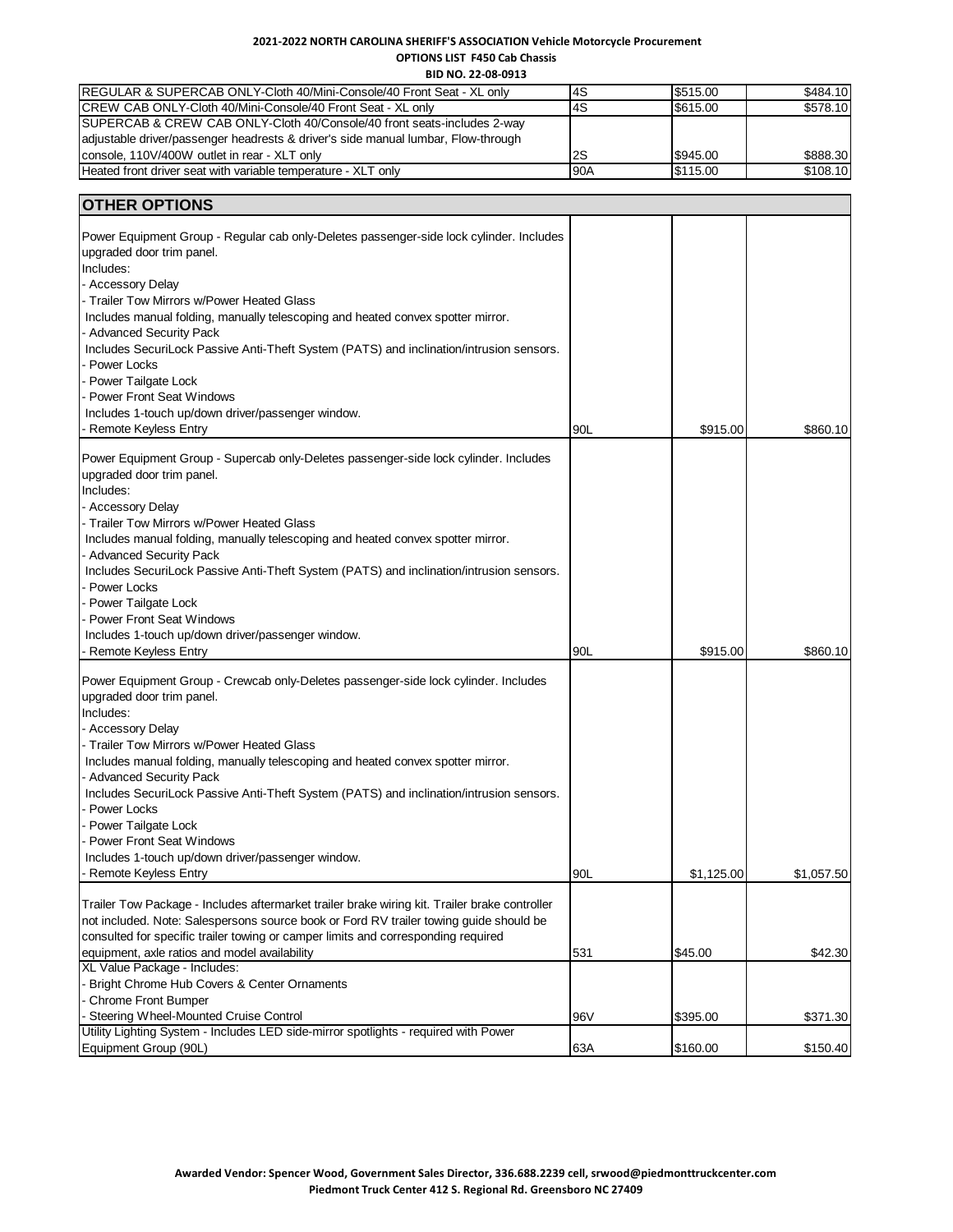#### **2021-2022 NORTH CAROLINA SHERIFF'S ASSOCIATION Vehicle Motorcycle Procurement OPTIONS LIST F450 Cab Chassis BID NO. 22-08-0913**

| בבט-סט-22 ועוט                                                                                                                                                                                                                                                                                                                                                                                                                                                                                                                                                                                                               |            |                      |                      |
|------------------------------------------------------------------------------------------------------------------------------------------------------------------------------------------------------------------------------------------------------------------------------------------------------------------------------------------------------------------------------------------------------------------------------------------------------------------------------------------------------------------------------------------------------------------------------------------------------------------------------|------------|----------------------|----------------------|
| Heavy-Service Front Suspension Package - Includes heavy-service front springs (1 up<br>upgrade above the spring computer selected as a consequence of options<br>chosen. Not included if maximum springs have been computer selected as standard<br>equipment). Recommended only on vehicles which will permanently utilize aftermarket<br>equipment such as heavy-duty winches, brush guards or other apparatus which loads the<br>front axle to the specified Gross Axle Weight Rating (GAWR). Note 1: Vehicle ride height<br>will increase with the addition of this package. Note 2: May result in deterioration of ride | 67H        | \$125.00             |                      |
| quality when vehicle is not equipped with front end utility attachment                                                                                                                                                                                                                                                                                                                                                                                                                                                                                                                                                       |            |                      | \$117.50             |
| Extra Heavy-Service Suspension Package - Includes pre-selected extra heavy-service front<br>springs (see Order Guide Supplemental Reference for springs/FGAWR of specific vehicle<br>configurations). Recommended only on vehicles which will permanently utilize aftermarket<br>equipment such as heavy-duty winches, brush guards or other apparatus which loads the<br>front axle to the specified Gross Axle Weight Rating (GAWR). NOTE 1: May result in a<br>deterioration of ride quality. NOTE 2: Vehicle ride height will increase with the<br>addition of this package                                              | 67X        | \$125.00             | \$117.50             |
| Extra Heavy-Duty Front End Suspension - 7,500 GAWR - Includes upgraded front axle and<br>max 7,500 lbs. Front springs/GAWR rating for configuration selected. Incomplete vehicle<br>package - requires further manufacture and certification by a final stage manufacturer                                                                                                                                                                                                                                                                                                                                                   | 67P        | \$285.00             | \$267.90             |
| Aft-Axle Frame Extension (req. 145" or 169" wheelbase) - F-450/F-550/F-600 only (145"<br>Wheelbase/60" CA - 42.4" aft-of-axle frame extension increases AF dimension to 89.4")<br>(169" Wheelbase/84" CA – 32.4" aft-of-axle frame extension increases AF dimension to<br>$79.6$ ")                                                                                                                                                                                                                                                                                                                                          | 63C        | \$115.00             | \$108.10             |
| Snow Plow Prep Package - Includes pre-selected springs (see Order Guide Supplemental                                                                                                                                                                                                                                                                                                                                                                                                                                                                                                                                         |            |                      |                      |
| Reference for springs/FGAWR of specific vehicle configurations                                                                                                                                                                                                                                                                                                                                                                                                                                                                                                                                                               | 473        | \$250.00             | \$235.00             |
| High Capacity Trailer Tow Package - requires Diesel engine<br>Low Deflection Package - Includes 2-inch spacer blocks. Recommended for rear-biased                                                                                                                                                                                                                                                                                                                                                                                                                                                                            | 535        | \$580.00             | \$545.20             |
| loading, such as wrecker/retriever applications                                                                                                                                                                                                                                                                                                                                                                                                                                                                                                                                                                              | 86S        | \$110.00             | \$103.40             |
| <b>Engine Block Heater</b>                                                                                                                                                                                                                                                                                                                                                                                                                                                                                                                                                                                                   | 41H        | \$100.00             | \$94.00              |
| <b>Transfer Case Skid Plates</b>                                                                                                                                                                                                                                                                                                                                                                                                                                                                                                                                                                                             | 41P        | \$100.00             | \$94.00              |
| 2-Ton Mechanical Jack                                                                                                                                                                                                                                                                                                                                                                                                                                                                                                                                                                                                        | 61J        | \$55.00              | \$51.70              |
| Transmission Power Take-Off- Includes mobile and stationary PTO modes                                                                                                                                                                                                                                                                                                                                                                                                                                                                                                                                                        | 62R        | \$280.00             | \$263.20             |
| Engine Idle Shut Down - 5 Minutes                                                                                                                                                                                                                                                                                                                                                                                                                                                                                                                                                                                            | 86A        | \$250.00             | \$235.00             |
| Engine Idle Shut Down - 10 Minutes                                                                                                                                                                                                                                                                                                                                                                                                                                                                                                                                                                                           | 86B        | \$250.00             | \$235.00             |
| Engine Idle Shut Down - 15 Minutes                                                                                                                                                                                                                                                                                                                                                                                                                                                                                                                                                                                           | 86C        | \$250.00             | \$235.00<br>\$235.00 |
| Engine Idle Shut Down - 20 Minutes<br>Operator Commanded Regeneration (OCR) - requires Diesel engine (99T)                                                                                                                                                                                                                                                                                                                                                                                                                                                                                                                   | 86D<br>98R | \$250.00<br>\$250.00 | \$235.00             |
| Dual 78 AH Battery                                                                                                                                                                                                                                                                                                                                                                                                                                                                                                                                                                                                           | 86M        | \$210.00             | \$197.40             |
| Power-Adjustable Pedals - XLT Package only                                                                                                                                                                                                                                                                                                                                                                                                                                                                                                                                                                                   | 62M        | \$120.00             | \$112.80             |
| <b>Upfitter Interface Module</b>                                                                                                                                                                                                                                                                                                                                                                                                                                                                                                                                                                                             | 18A        | \$295.00             | \$277.30             |
| 397 Amp Alternator                                                                                                                                                                                                                                                                                                                                                                                                                                                                                                                                                                                                           | 67B        | \$115.00             | \$108.10             |
| 26.5 Gallon Mid Ship Fuel Tank - Removes 40 gallon fuel tank                                                                                                                                                                                                                                                                                                                                                                                                                                                                                                                                                                 | 65M        | \$125.00             | \$117.50             |
| Dual diesel fuel tanks - combines 40 gallon aft-of-axle & 26.5 gallon mid ship tank<br>Powerscope Trailer Tow Mirrors with Heat - includes power-folding with Autofold,                                                                                                                                                                                                                                                                                                                                                                                                                                                      | 65C        | \$625.00             | \$587.50             |
| telescoping, Power Glass, turn signal & High-intensity LED security approach lamps -                                                                                                                                                                                                                                                                                                                                                                                                                                                                                                                                         |            |                      |                      |
| includes Utility lighting system, LED side-mirror spotlights - XLT only                                                                                                                                                                                                                                                                                                                                                                                                                                                                                                                                                      | 54F        | \$280.00             | \$263.20             |
| Trailer Brake Controller - Verified to be compatible with select electric over hydraulic brakes                                                                                                                                                                                                                                                                                                                                                                                                                                                                                                                              |            |                      |                      |
| Includes smart trailer tow connector.                                                                                                                                                                                                                                                                                                                                                                                                                                                                                                                                                                                        | 52B        | \$270.00             | \$253.80             |
| Platform Running Boards-REGULAR CAB ONLY                                                                                                                                                                                                                                                                                                                                                                                                                                                                                                                                                                                     | 18B        | \$320.00             | \$300.80             |
| Platform Running Boards-SUPERCAB & CREW CAB ONLY                                                                                                                                                                                                                                                                                                                                                                                                                                                                                                                                                                             | 18B        | \$445.00             | \$418.30             |
| Audible Lane Departure Warning<br>Pre-Collision Assist - Includes Automatic Emergency Braking (AEB), automatic high beam                                                                                                                                                                                                                                                                                                                                                                                                                                                                                                     | 60C        | \$115.00             | \$108.10             |
| and forward collision warning                                                                                                                                                                                                                                                                                                                                                                                                                                                                                                                                                                                                | 94P        | \$115.00             | \$108.10             |
| Rear View Camera & Prep Kit                                                                                                                                                                                                                                                                                                                                                                                                                                                                                                                                                                                                  | 872        | \$415.00             | \$390.10             |
| Fixed Rear-Window w/Defrost                                                                                                                                                                                                                                                                                                                                                                                                                                                                                                                                                                                                  | 43B        | \$60.00              | \$56.40              |
| Power sliding Rear window with Defrost                                                                                                                                                                                                                                                                                                                                                                                                                                                                                                                                                                                       | 435        | \$405.00             | \$380.70             |
| All-Weather Floor Mats - XLT Package only                                                                                                                                                                                                                                                                                                                                                                                                                                                                                                                                                                                    | 16T        | \$130.00             | \$122.20             |
| Carpet Delete - Replaced with black flooring - XLT Package only<br><b>Privacy Glass</b>                                                                                                                                                                                                                                                                                                                                                                                                                                                                                                                                      | 166<br>924 | $-$37.23$<br>\$30.00 | $-$35.00$<br>\$28.20 |
| 110V/400W Outlet - Includes 1 in-dash mounted outlet                                                                                                                                                                                                                                                                                                                                                                                                                                                                                                                                                                         | 43C        | \$175.00             | \$164.50             |
| Color-Coordinated Full Carpet w/Floor Mats                                                                                                                                                                                                                                                                                                                                                                                                                                                                                                                                                                                   | 16F        | \$60.00              | \$56.40              |
| Rapid-Heat Supplemental Cab Heater - Includes:                                                                                                                                                                                                                                                                                                                                                                                                                                                                                                                                                                               |            |                      |                      |
| - 397 Amp Alternator                                                                                                                                                                                                                                                                                                                                                                                                                                                                                                                                                                                                         | 41A        | \$250.00             | \$235.00             |
| Remote Start System-requires Power Equipment Group                                                                                                                                                                                                                                                                                                                                                                                                                                                                                                                                                                           | 76S        | \$250.00             | \$235.00             |
| SiriusXM Radio                                                                                                                                                                                                                                                                                                                                                                                                                                                                                                                                                                                                               | 39S        | \$185.00             | \$173.90             |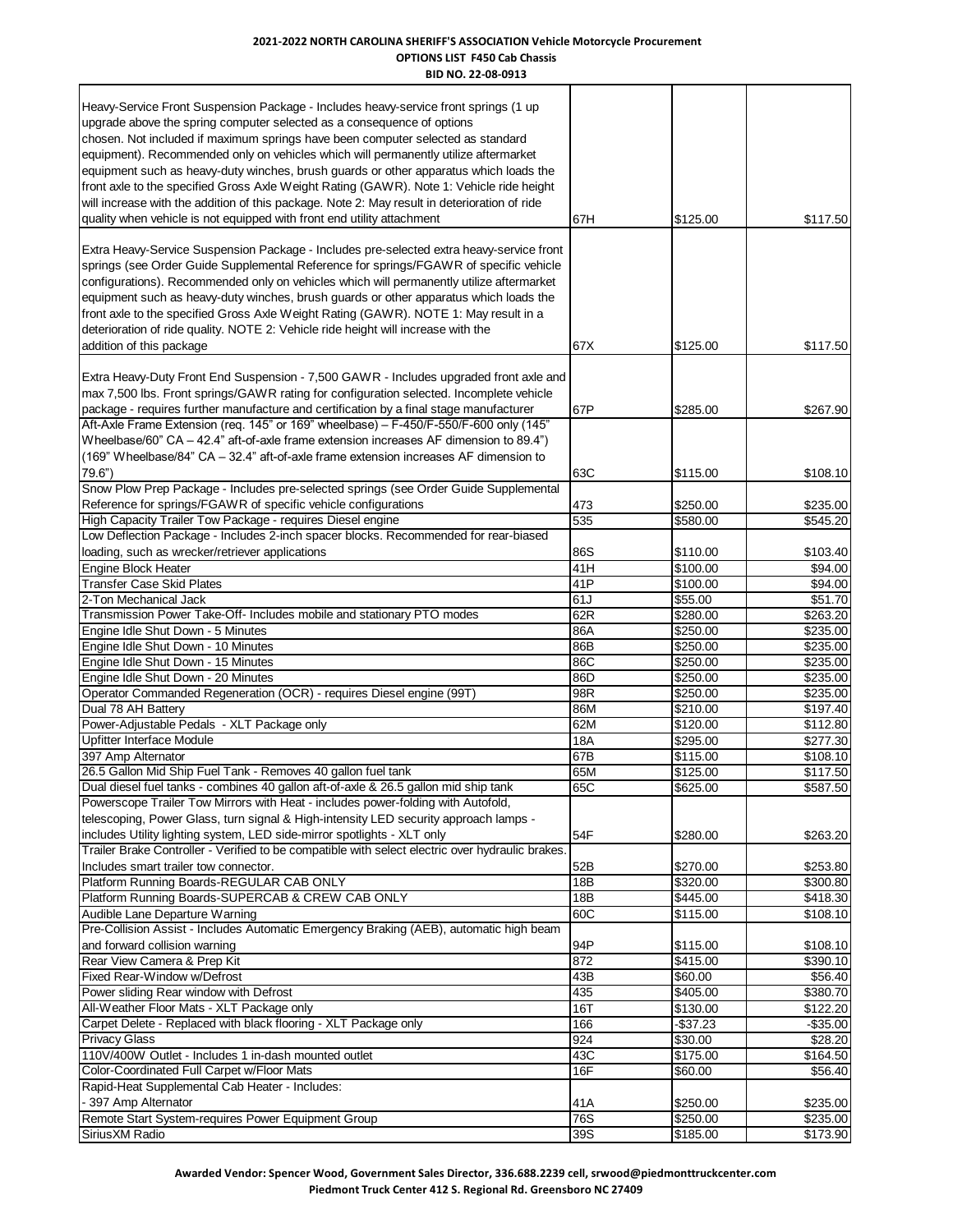# **2021-2022 NORTH CAROLINA SHERIFF'S ASSOCIATION Vehicle Motorcycle Procurement OPTIONS LIST F450 Cab Chassis**

**BID NO. 22-08-0913**

| Voice-Activated Navigation - XLT Package only                                                | 21N        | \$570.00   | \$535.80   |
|----------------------------------------------------------------------------------------------|------------|------------|------------|
| <b>Black Molded Hood Deflector</b>                                                           | 87H        | \$130.00   | \$122.20   |
| <b>Exterior Backup Alarm</b>                                                                 | 76C        | \$140.00   | \$131.60   |
| Amber LED Warning Strobes - Includes center high-mounted stop light bar and 2 hood           |            |            |            |
| mounted lights                                                                               | 91S        | \$675.00   | \$634.50   |
| Amber-White LED Warning Strobes - Includes center high-mounted stop light bar and 2          |            |            |            |
| hood mounted lights                                                                          | 91G        | \$725.00   | \$681.50   |
| Front Wheel Well Liners                                                                      | 61L        | \$180.00   | \$169.20   |
| Ambulance Prep Package - Includes 7,000 lbs. max front springs/GAWR rating for               |            |            |            |
| configuration selected. Incomplete vehicle package - requires further                        |            |            |            |
| manufacture and certification by a final stage manufacturer. Ford vehicles are suitable for  |            |            |            |
| producing ambulances only if equipped with the Ford Ambulance Prep Package. In               |            |            |            |
| addition, Ford urges ambulance manufacturers to follow the recommendations of the Ford       |            |            |            |
| Incomplete Vehicle Manual and the Ford Truck Body Builders Layout Book (and pertinent        |            |            |            |
| supplements). Using a Ford vehicle without the Ford Ambulance Prep Package to produce        |            |            |            |
| an ambulance voids the Ford warranty. Note: Stationary Elevated Idle Control (SEIC) has      |            |            |            |
| been integrated into the engine control module.                                              |            |            |            |
| Includes:                                                                                    |            |            |            |
| - 397 Amp Alternator                                                                         |            |            |            |
| <b>Operator Commanded Regeneration</b>                                                       | 47A        | \$1,205.00 | \$1,132.70 |
|                                                                                              |            |            |            |
| Ambulance Prep Pkg w/Special Emissions (LPO) - Includes EPA Special Emergency                |            |            |            |
| Vehicle Emissions and 7000 lbs. max front springs/GAWR rating for configuration              |            |            |            |
| selected. Incomplete vehicle package - requires further manufacture and certification by a   |            |            |            |
| final stage manufacturer. Ford vehicles are suitable for producing ambulances with special   |            |            |            |
| emissions only if equipped with the Ford Ambulance Prep Package with EPA Special             |            |            |            |
| Emergency Vehicle Emissions. In addition, Ford urges ambulance manufacturers to follow       |            |            |            |
|                                                                                              |            |            |            |
| the recommendations of the Ford Incomplete Vehicle Manual and the Ford Truck Body            |            |            |            |
| Builders Layout Book (and pertinent supplements). Using a Ford vehicle without the Ford      |            |            |            |
| Ambulance Package with EPA Special Emergency Vehicle Emissions                               |            |            |            |
| to produce an ambulance with special emissions voids the Ford warranty. NOTE 1:              |            |            |            |
| Stationary Elevated Idle Control (SEIC) has been integrated into the engine control module.  |            |            |            |
| NOTE 2: Engine calibration significantly reduces the possibility of depower mode when in     |            |            |            |
| stationary PTO operation. NOTE 3: Operator commanded regen allowed down to 30% of            |            |            |            |
| DPF filter full, instead of 100%. NOTE 4: Must meet the definition of an emergency vehicle,  |            |            |            |
| an ambulance or fire truck per 40 CFR 86.1803.01 in the federal register. NOTE 5:            |            |            |            |
| California Code of Regulations allows for the sale of federally certified emergency vehicles |            |            |            |
| in California.                                                                               |            |            |            |
| Includes:                                                                                    |            |            |            |
| - 397 Amp Alternator                                                                         |            |            |            |
| <b>Operator Commanded Regeneration</b>                                                       | 47L        | \$1,205.00 | \$1,132.70 |
| Fire/Rescue Prep Pkg w/EPA Special Emissions (LPO) - Includes 7,000 lbs. max front           |            |            |            |
| springs/GAWR rating for configuration selected. Incomplete vehicle package - requires        |            |            |            |
| further manufacture and certification by a final stage manufacturer. Ford urges Fire/Rescue  |            |            |            |
| vehicle manufacturers to follow the recommendations of the Ford Incomplete Vehicle           |            |            |            |
| Manual and the Ford Truck Body Builders Layout Book (and pertinent supplements). NOTE        |            |            |            |
| 1: Stationary Elevated Idle Control (SEIC) has been integrated into the engine control       |            |            |            |
| module. NOTE 2: Engine calibration significantly reduces the possibility of depower mode     |            |            |            |
| when in stationary PTO operation. NOTE 3: Operator commanded regen allowed down to           |            |            |            |
| 30% of DPF filter full, instead of 100%. NOTE 4: Must meet the definition of an emergency    |            |            |            |
| vehicle, an Ambulance or Fire Truck per 40 CFR 86.1803.01 in the federal register. NOTE      |            |            |            |
| 5: California Code of Regulations allows for the sale of federally certified emergency       |            |            |            |
| vehicles in California.                                                                      |            |            |            |
| Includes:                                                                                    |            |            |            |
| - 397 Amp Alternator                                                                         |            |            |            |
| <b>Operator Commanded Regeneration</b>                                                       | 47J        | \$1,205.00 | \$1,132.70 |
| XL Decor Group - Includes:                                                                   |            |            |            |
| Bright Chrome Hub Covers & Center Ornaments                                                  |            |            |            |
| - Chrome Front Bumper                                                                        | 17F        | \$220.00   | \$206.80   |
| Fog Lamps - requires XL Décor (17F)                                                          | 595        | \$130.00   | \$122.20   |
| Bright chrome grille                                                                         | 63G        | \$0.00     | \$0.00     |
| Steering Wheel-Mounted Cruise Control                                                        | 525        | \$235.00   | \$220.90   |
| Daytime Running Lamps                                                                        | 942        | \$45.00    | \$42.30    |
| Speed Limitation - 65-MPH Governed Top Speed                                                 | 926        | \$80.00    | \$75.20    |
| Speed Limitation - 75-MPH Governed Top Speed                                                 | 927        | \$80.00    | \$75.20    |
| SPARE KEY - Standard Non Fob programmed                                                      | <b>SKR</b> | \$202.13   | \$190.00   |
| SPARE KEY- fob programmed                                                                    | <b>SKF</b> | \$297.87   | \$280.00   |
|                                                                                              |            |            |            |

**Awarded Vendor: Spencer Wood, Government Sales Director, 336.688.2239 cell, srwood@piedmonttruckcenter.com Piedmont Truck Center 412 S. Regional Rd. Greensboro NC 27409**